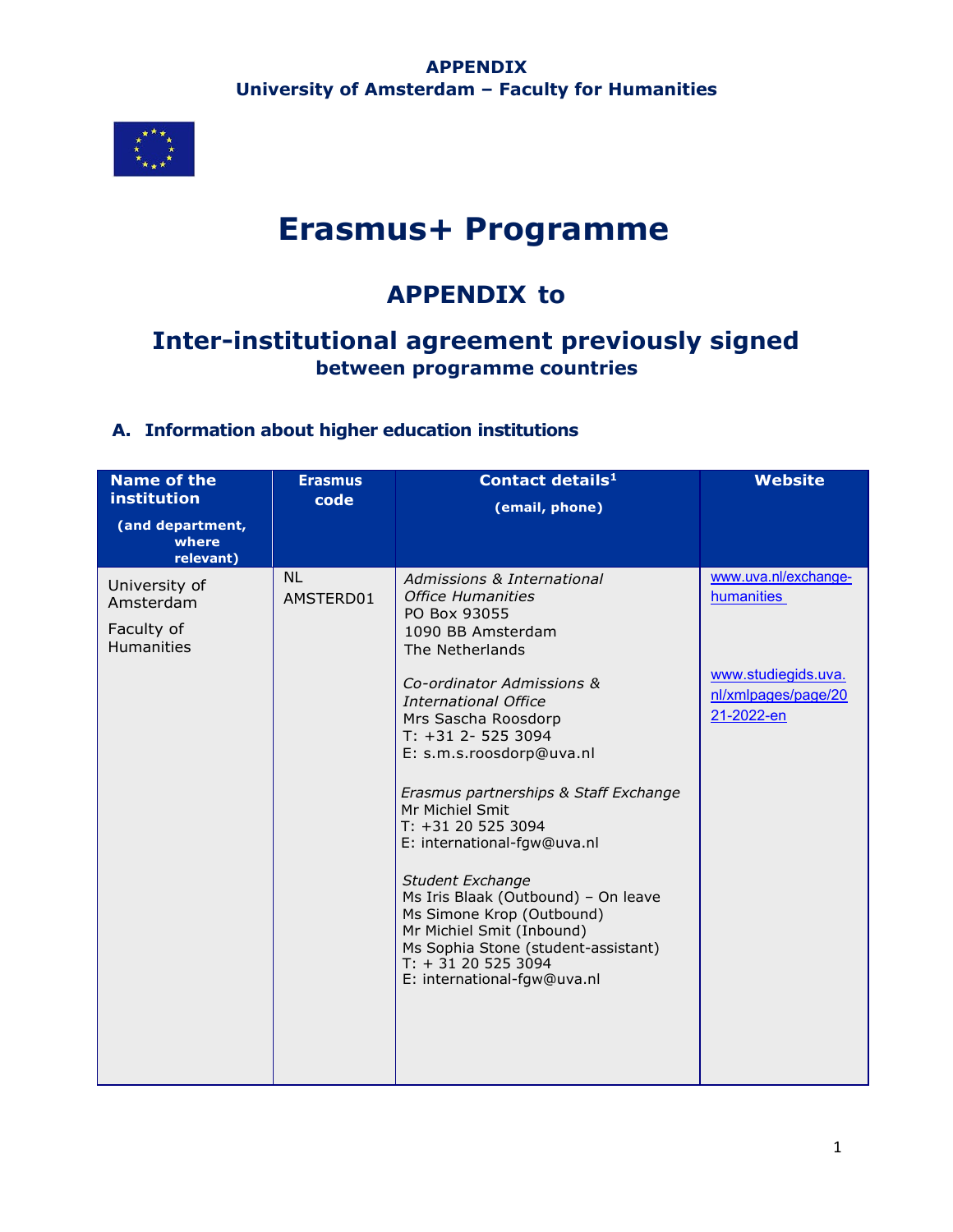## **B. Mobility numbers per academic year**

*See agreement*

#### **C. Recommended language skills**

| <b>Receiving</b><br><b>institution</b> | <b>Optional:</b><br><b>Subject</b><br>area | Language<br><b>of</b><br>instruc- | Language<br><b>of</b><br>instruc- | <b>Recommended language of</b><br>instruction level <sup>2</sup> |
|----------------------------------------|--------------------------------------------|-----------------------------------|-----------------------------------|------------------------------------------------------------------|
|                                        |                                            | tion 1                            | tion 2                            | <b>Student Mobility for Studies</b>                              |
| <b>NL</b><br><b>AMSTERD01</b>          | <b>Humanities</b>                          | <b>Dutch</b>                      | English                           | See the table below or see our website                           |
| <b>Faculty of</b><br><b>Humanities</b> |                                            |                                   |                                   |                                                                  |

Students are expected to be fluent in the language they take courses in. Students who will be taking courses in English are required to take an official English test (TOEFL, IELTS, Cambridge, or OLS). Students who will be taking courses in Dutch are required to submit proof of their Dutch language proficiency.

| <b>English language</b><br>requirements                                     | <b>BA LEVEL/1st cycle</b>                                                                                                                                                                                         | MA LEVEL/2 <sup>nd</sup> cycle                                                                                                                                                                                  |
|-----------------------------------------------------------------------------|-------------------------------------------------------------------------------------------------------------------------------------------------------------------------------------------------------------------|-----------------------------------------------------------------------------------------------------------------------------------------------------------------------------------------------------------------|
| <b>TELTS</b>                                                                | Minimal overall grade of 6.5 with<br>a minimum of 6 in each of the<br>components                                                                                                                                  | Minimum overall grade of 6.5<br>with a minimum of 6.5 in<br>each of the components                                                                                                                              |
| <b>Cambridge International</b><br><b>Examination</b>                        | Minimum grade of 'B' for the<br>Certificate in Advanced English<br>$(CAE)$ ,<br>Minimum grade of 'B' for the<br>Certificate of Proficiency in<br>English (CPE), , or C if test was<br>taken after 1 January 2015. | Minimum grade of 'B' for the<br>Certificate in Advanced<br>English (CAE),<br>Minimum grade of 'B' for the<br>Certificate of Proficiency in<br>English (CPE), or C if test<br>was taken after 1 January<br>2015. |
| <b>TOEFL Internet* based</b>                                                | Minimum overall grade of 92 with<br>a minimum of 20 in each of the<br>components                                                                                                                                  | Minimum overall grade of 92<br>with a minimum of 22 in each<br>of the components                                                                                                                                |
| Erasmus+ Language tool:<br><b>Online Linguistic</b><br><b>Support (OLS)</b> | Minimum of B2                                                                                                                                                                                                     | For students taking courses<br>on MA level an official English<br>test is obligatory. OLS is not<br>sufficient.<br><b>NB. For IMACS students</b><br>OLS is accepted.                                            |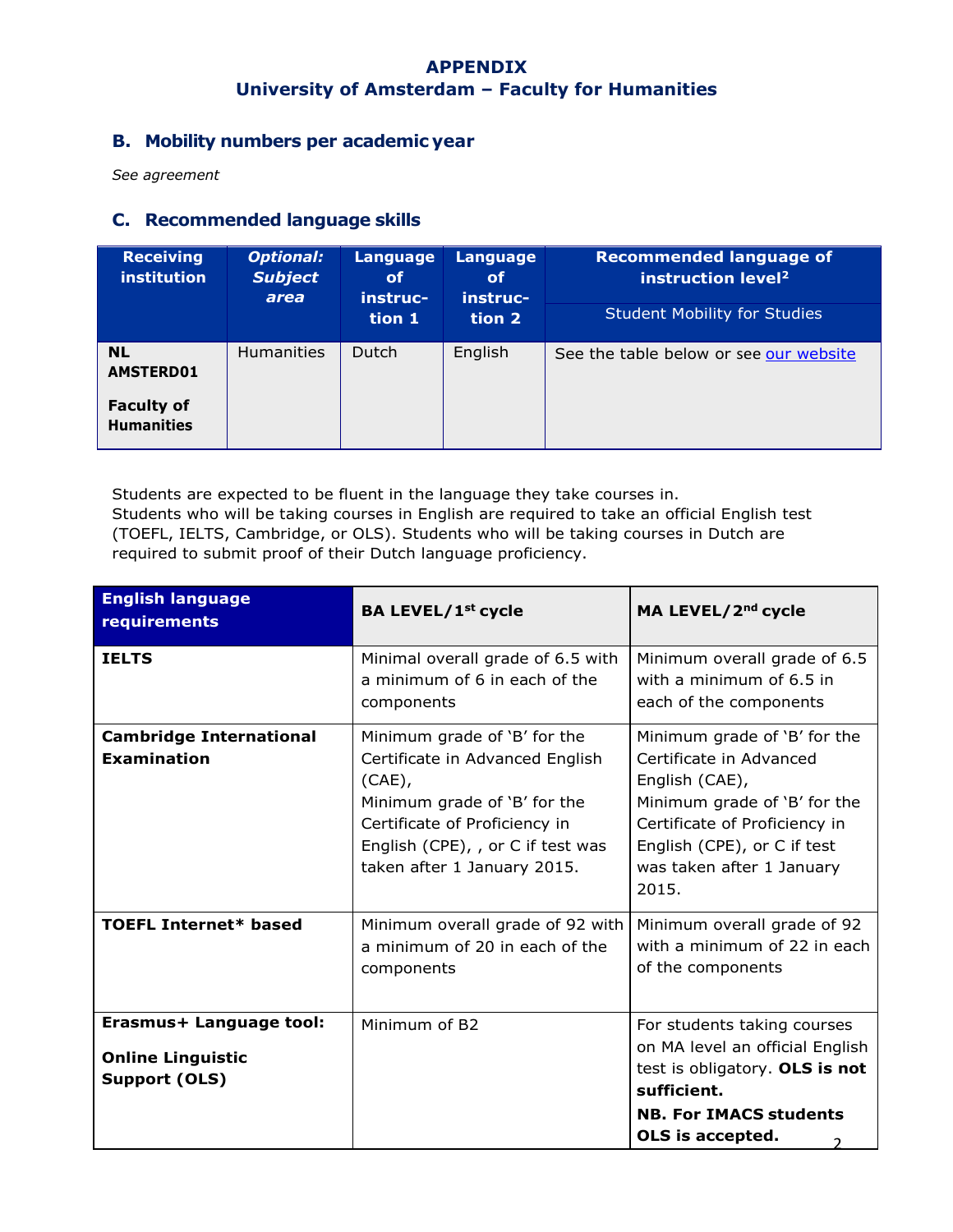#### **D. Additional requirements**

#### Study programme for exchange students

- $\square$  It is not possible for students to hand- in their final BA-/MA-/PhD-thesis at the host institution. Final theses need to be graded and supervised by the homeinstitution.
- $\square$  Exchange students are expected to stay and study for the complete duration of the semester. It is not possible to arrive later than the start date of the semester, nor to end the exchange before the end of the semester (special circumstances excepted).
- $\square$  It is not possible to attend courses as an auditor. Students have to attend all sessions and participate actively in class discussions and presentations, and are alsorequired to take the exam(s).
- $\square$  Exchange students nominated to the Faculty of Humanities are expected to take their courses at the Faculty of Humanities. They must have obtained 60 ECTS before they can start their exchange. Exchange students do not need to limit themselves to the study area of the exchange agreement and can choose courses from the complete range of study areas within the faculty of Humanities. It is sometimes possible for students to take 1 or 2 courses at another faculty, but this cannot be guaranteed.

#### Master programmes

- Master students need to send a Bachelor degree including a transcript of records OR a transcript of records with 180 EC in the study area to the Admissions & International Office Humanities. Acceptance into courses on MA level is dependent on the approval of the MA coordinator. An official English language certificate is obligatory to participate in English taught MA courses.
- Since the number of available MA courses is limited during the  $2<sup>nd</sup>$  semester we only accept nominations for the 2<sup>nd</sup> semester upon special request, please consult with us first before sendign a MA student for the 2<sup>nd</sup> semester.
- Courses of selective Master's programmes (such as Research Masters and professional Masters) are not open to exchange students.
- It is quite difficult to participate in MA-courses. These courses are often fully booked and have very specific entry requirements.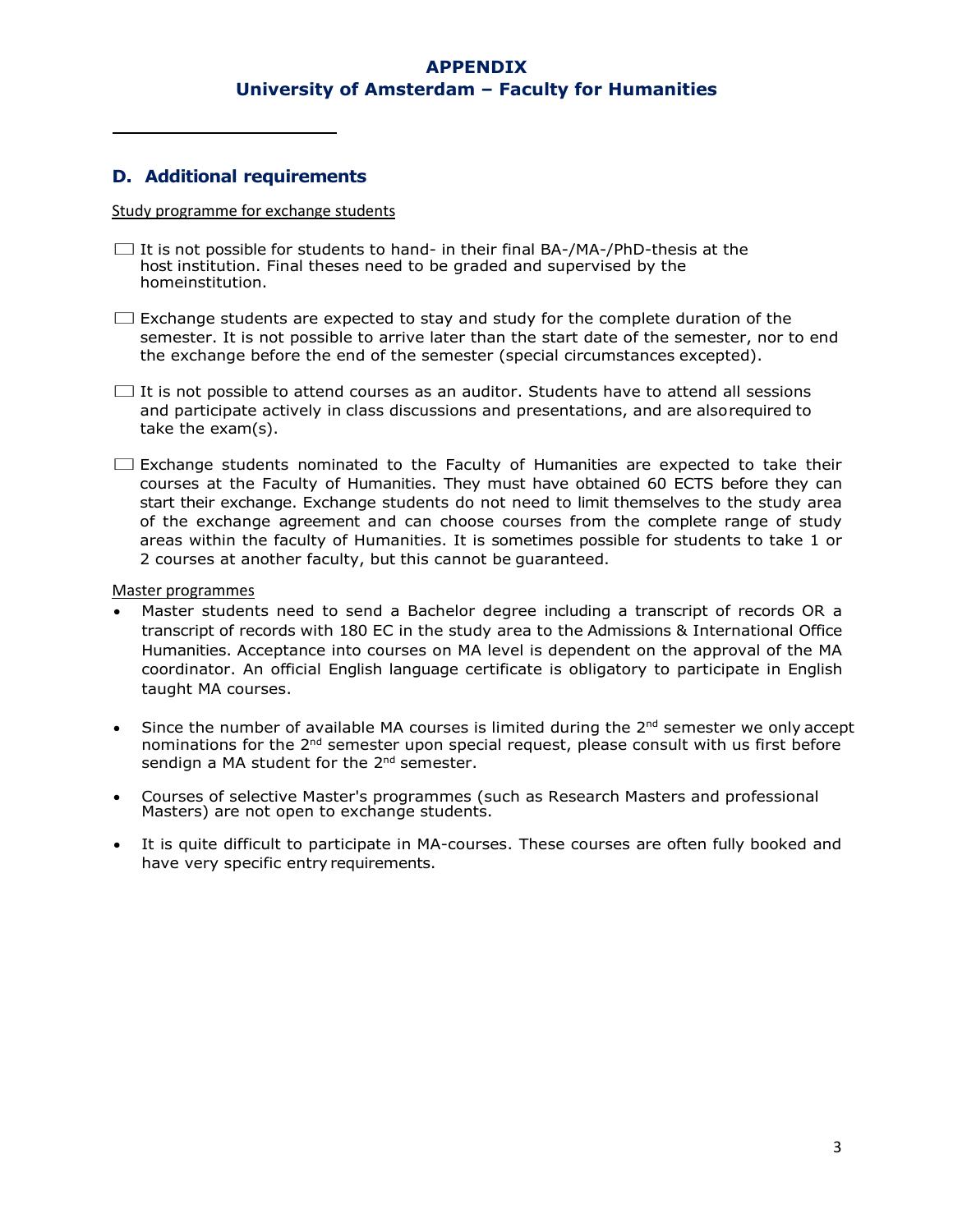## **E. Calendar**

An overview of nomination and application deadlines and other important dates:

| <b>Receiving</b><br>institution        | <b>Autumn term</b>                                                                                                                                                                         | <b>Spring term</b>                                                                               |  |
|----------------------------------------|--------------------------------------------------------------------------------------------------------------------------------------------------------------------------------------------|--------------------------------------------------------------------------------------------------|--|
| <b>NL AMSTERD01</b>                    | Nomination deadline: 15 April                                                                                                                                                              | Nomination deadline: 1 October                                                                   |  |
| <b>Faculty of</b><br><b>Humanities</b> | Application deadline: 1 May                                                                                                                                                                | Application deadline: 15 October                                                                 |  |
|                                        | Course registration takes place in<br>June. Students have to register<br>online for courses.                                                                                               | Course registration takes place in<br>December. Students have to register<br>online for courses. |  |
|                                        | Term dates:<br>6 September 2021 - 4 February<br>2022                                                                                                                                       | Term dates:<br>7 February 2022 - 1 July 2022                                                     |  |
|                                        | A detailed academic calendar can be found here.                                                                                                                                            |                                                                                                  |  |
|                                        | Students will receive a transcript of records when all their results have been<br>officially registered.                                                                                   |                                                                                                  |  |
| <b>Nomination</b><br>procedure         | Nominations can be submitted through our online nomination system.<br>Please do NOT share this link with students!                                                                         |                                                                                                  |  |
|                                        | TD REG FL.GBL?DELTYP=CPI                                                                                                                                                                   | https://www.sis.uva.nl:8051/psc/S3PRD/EMPLOYEE/SA/c/SNS MOBMAN.SNS MM S                          |  |
| <b>Application</b>                     | Prospective exchange students fill out the online application form on                                                                                                                      |                                                                                                  |  |
| procedure                              | www.uva.nl/exchange-humanities > Application and Admission.                                                                                                                                |                                                                                                  |  |
|                                        | Required documents:<br>Official transcript of grades (in English)<br>Copy of passport (page with personal details)<br>English language certificate (please see language requirementsabove) |                                                                                                  |  |
| <b>Orientation</b>                     | The orientation programme is organised by International Student Network<br>(ISN) one or two weeks before the start of the semester. More information on<br>www.isnamsterdam.nl.            |                                                                                                  |  |
|                                        | The Faculty of Humanities also organizes a Faculty specific introduction<br>meeting for all Humanities' exchange students.                                                                 |                                                                                                  |  |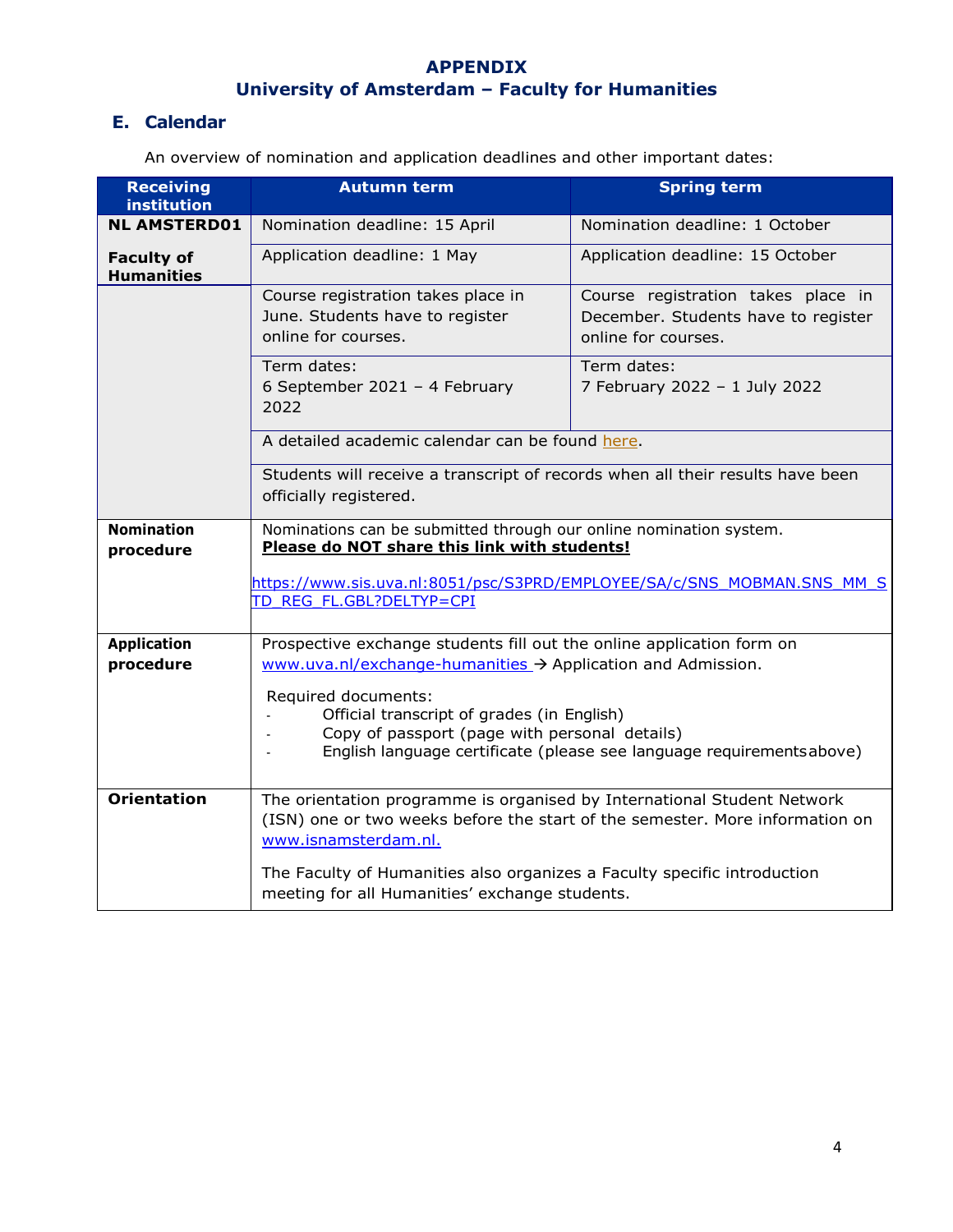| <b>Dutch language</b> Exchange students can take a Dutch language course at the INTT. The INTT |
|------------------------------------------------------------------------------------------------|
| also offers intensive courses in the summer and winter. More information;                      |
| www.intt.uva.nl. Exchange students are entitled to a discount of the fee.                      |

## **F. Information**

## **1. Academic information**

| <b>NL AMSTERD01</b>              | <b>Faculty of Humanities</b>                                                                                                                                                                                                                                                                                                                                                                                                           |
|----------------------------------|----------------------------------------------------------------------------------------------------------------------------------------------------------------------------------------------------------------------------------------------------------------------------------------------------------------------------------------------------------------------------------------------------------------------------------------|
| <b>Course</b><br>duration        | 42 weeks (40 weeks courses, 2 weeks holidays)<br>A semester consists of 3 blocks (8-8-4 weeks).<br>Courses last for 1 or 2 blocks.                                                                                                                                                                                                                                                                                                     |
|                                  | No courses run for the complete year.                                                                                                                                                                                                                                                                                                                                                                                                  |
| <b>Credit system</b>             | The standard workload for full- time students is 60 EC per academic year (1680)<br>hours of study) or 30 EC per semester (840 hours of study).                                                                                                                                                                                                                                                                                         |
| Workload                         | The credit system is based on student workload. Student workload does not<br>only consist of lectures and seminars, but also of individual study. The<br>workload is expressed in credit points based on the ECTS.<br>1 EC represents 28 hours of full-time study, including lecture attendance,<br>hours spent on individual study and preparation of assignments.                                                                    |
| Language                         | Courses are taught in Dutch or in English. Courses in the field of Modern<br>European languages mostly use Dutch as a source language, but are<br>sometimes taught entirely in the target language. The Amsterdam Exchange<br>Programme offers courses in a variety of languages, but mostly English.                                                                                                                                  |
| <b>Duration of</b><br>programmes | A Bachelor's programme (Bachelor of Arts) has a duration of three years and<br>consists of 180 EC.<br>A Master's programme (Master of Arts) has a duration of one year and 60 EC.<br>Selective<br>Research MA programmes take 2 years and consist of 120 EC. The selective<br>Dual MA programmes take 1.5 years and consist of 90 EC.                                                                                                  |
| <b>Type of</b><br>education      | There are different types of education. Lectures are frequently used as well as<br>seminars self-study. In seminars active participation is expected. Students are<br>expected to attend all classes. The first course of the semester is always<br>mandatory. Blackboard is the online system that is used to post literature,<br>discussions, exams and other information. For language classes the media-lab<br>is used frequently. |
| <b>Assessment</b>                | Many different forms of assessment are practiced: oral exams, written exams,<br>essays, papers, class room presentations and assignments.                                                                                                                                                                                                                                                                                              |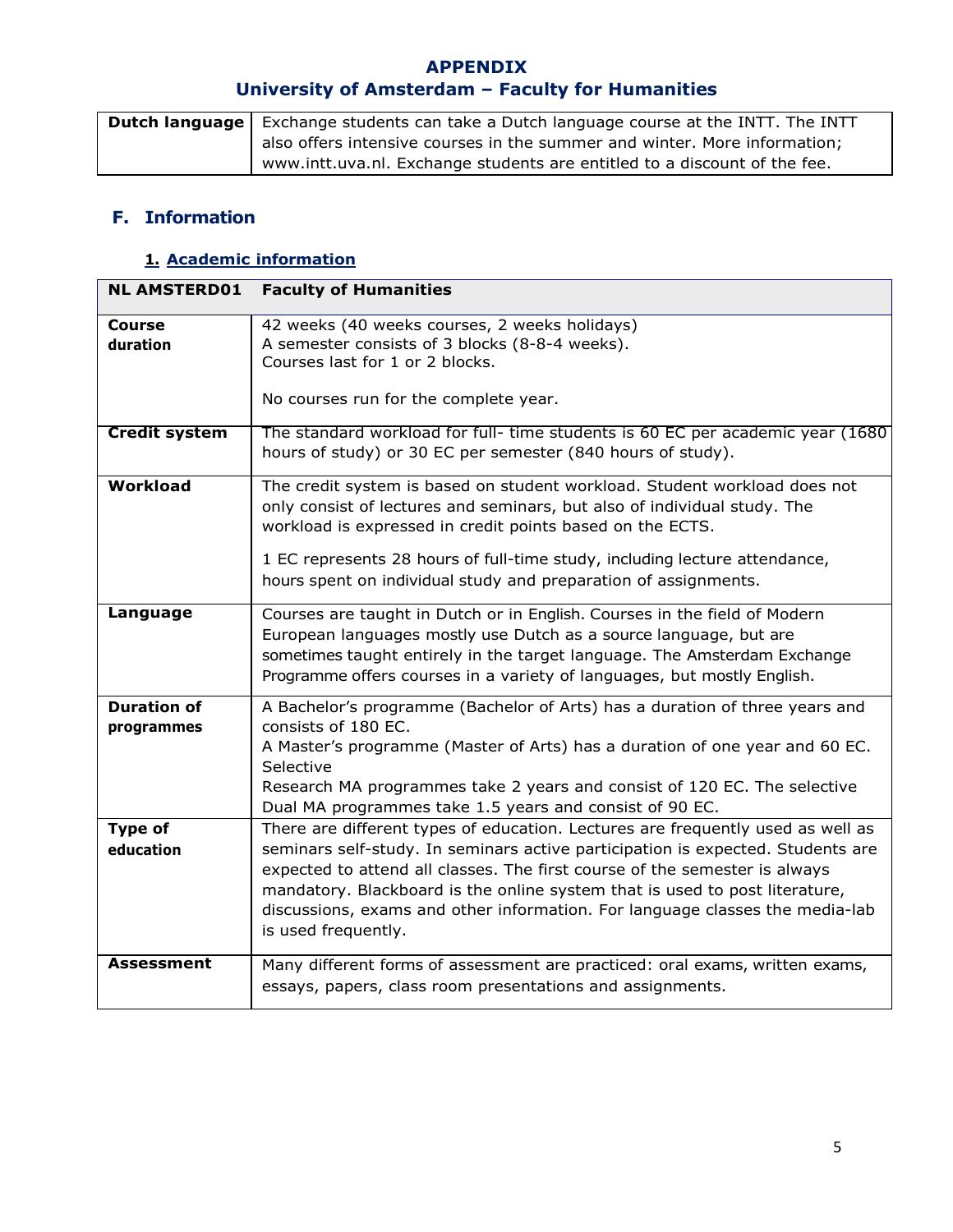| <b>Academic</b><br>climate | The UvA places a strong emphasis on independent and critical thinking.<br>Students are expected to study independently. There is a lot of self-study<br>required. It is not uncommon that students are expected to read two or three<br>books by themselves in a week for any particular course. Students find the<br>academic climate challenging but rewarding. |
|----------------------------|-------------------------------------------------------------------------------------------------------------------------------------------------------------------------------------------------------------------------------------------------------------------------------------------------------------------------------------------------------------------|
|                            | Exams and assessment are not only scheduled at the end of a course but<br>students can also find themselves doing weekly assignments such as small<br>essays or book reports. Most courses have mid-term as well as final exams or<br>papers.                                                                                                                     |
|                            | Exchange students are expected to fully participate in courses, there are no<br>auditor-only options.                                                                                                                                                                                                                                                             |
| <b>Courses and</b>         | Courses on BA level can be found in the course catalogue:                                                                                                                                                                                                                                                                                                         |
| learning                   | coursecatalogue.uva.nl → Programme → Search programme:                                                                                                                                                                                                                                                                                                            |
| agreements                 | Amsterdam Exchange programme - Humanities                                                                                                                                                                                                                                                                                                                         |
|                            | There is a limited amount of BA courses in English with a limited amount of<br>places available for exchange students. Therefore it is very important for<br>students to be flexible about their course choices.                                                                                                                                                  |
|                            | It is quite difficult to participate in MA courses. These courses are often fully<br>booked and have very specific entry requirements. During the second<br>semester hardly any MA courses are offered.                                                                                                                                                           |

## **2. Grading systems of the institution**

| University of Amsterdam | <b>ECTS Quality</b> | <b>Distribution</b>      | Recommended | Recommended        |
|-------------------------|---------------------|--------------------------|-------------|--------------------|
| 10 point system         | Assessment          | Percentages              | U.S. grades | <b>ECTS</b> grades |
| $8 \le$ grade $\le$ 10  | Excellent           | 10%                      | A           | A                  |
| $7.5 \le$ grade $\lt 8$ | very good           | 25%                      | B           | B                  |
| $7 \le$ grade 7,5       | Good                | 30%                      | B           | C                  |
| $6 <$ grade $< 7$       | satisfactory        | 25%                      | C           | D                  |
| $5,5 \le$ grade $\le 6$ | Sufficient          | 10%                      | D           | E                  |
| < 5.5                   | Fail                | $\overline{\phantom{0}}$ | F           | F                  |

## **3. Visa**

| <b>Institution</b><br>[Erasmus code] | <b>Contact details</b><br>(email, phone)               | <b>Website for information</b> |
|--------------------------------------|--------------------------------------------------------|--------------------------------|
| NL AMSTERD01                         | Admissions & International<br><b>Office Humanities</b> | www.uva.nl/visa                |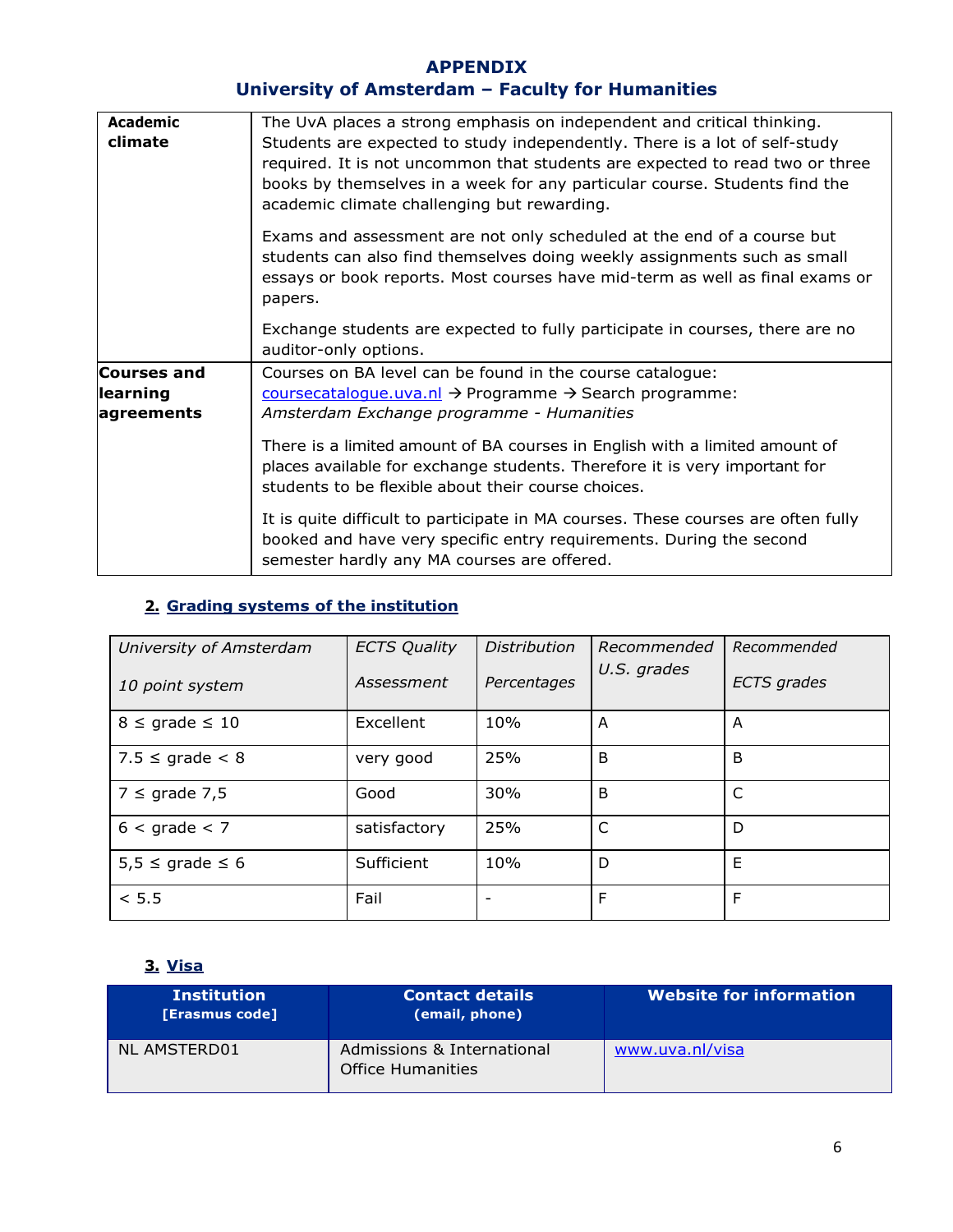#### **4. Insurance**

| <b>Institution</b><br>[Erasmus code] | <b>Contact details</b><br>(email, phone)               | <b>Website for information</b> |
|--------------------------------------|--------------------------------------------------------|--------------------------------|
| NL AMSTERD01                         | Admissions & International<br><b>Office Humanities</b> | www.uva.nl/insurance           |

#### **5. Housing**

| <b>Institution</b><br><b>[Erasmus code]</b> | <b>Contact details</b><br>(email, phone)               | <b>Website for information</b> |
|---------------------------------------------|--------------------------------------------------------|--------------------------------|
| NL AMSTERD01                                | Admissions & International<br><b>Office Humanities</b> | www.uva.nl/housing             |

#### **University Accommodation**

The university co-operates with several housing corporations such as De Key [\(www.dekey.nl\)](http://www.dekey.nl/) and DUWO [\(www.duwo.nl/en\)](http://www.duwo.nl/en). Exchange students can apply for accommodation through UvA's housing office [\(www.uva.nl/housing\).](http://www.uva.nl/housing)

Double room (sharing a room with another student) iscommon accommodation in Amsterdam. Normally students share the kitchen, bathroom and living quarters. The majority of the dorms are **outside** the city centre. Amsterdam has a housing shortage so it is very difficult for students to find a room.

Exchange students receive information on the registration for accommodation from the International Office Humanities. Please note, there is no guarantee that students will receive housing through the University of Amsterdam. We try to offer all students registered for housing an accommodation, however if the demand is higher than the number of rooms available then we cannot offer everyone a room. Therefore, students are recommended to also search for housing on the private market themselves.

#### **Expenses**

Accommodation in Amsterdam is expensive. Rents start at about 1900 Euro per semester to a maximum of 3900 Euro per semester. The UvA charges a housing fee for the students who apply for housing through the UvA.

| <b>Institution</b><br>[Erasmus code] | <b>Contact details</b><br>(email, phone)                                                                      | <b>Website for information</b> |
|--------------------------------------|---------------------------------------------------------------------------------------------------------------|--------------------------------|
| <b>NL AMSTERD01</b>                  | Admissions & International Office<br><b>Humanities</b><br>Or<br>Disability counsellor<br>Mrs. Claudia Fluggen | www.uva.nl/disability          |

#### **6. Assistance student with disabilities or special needs**